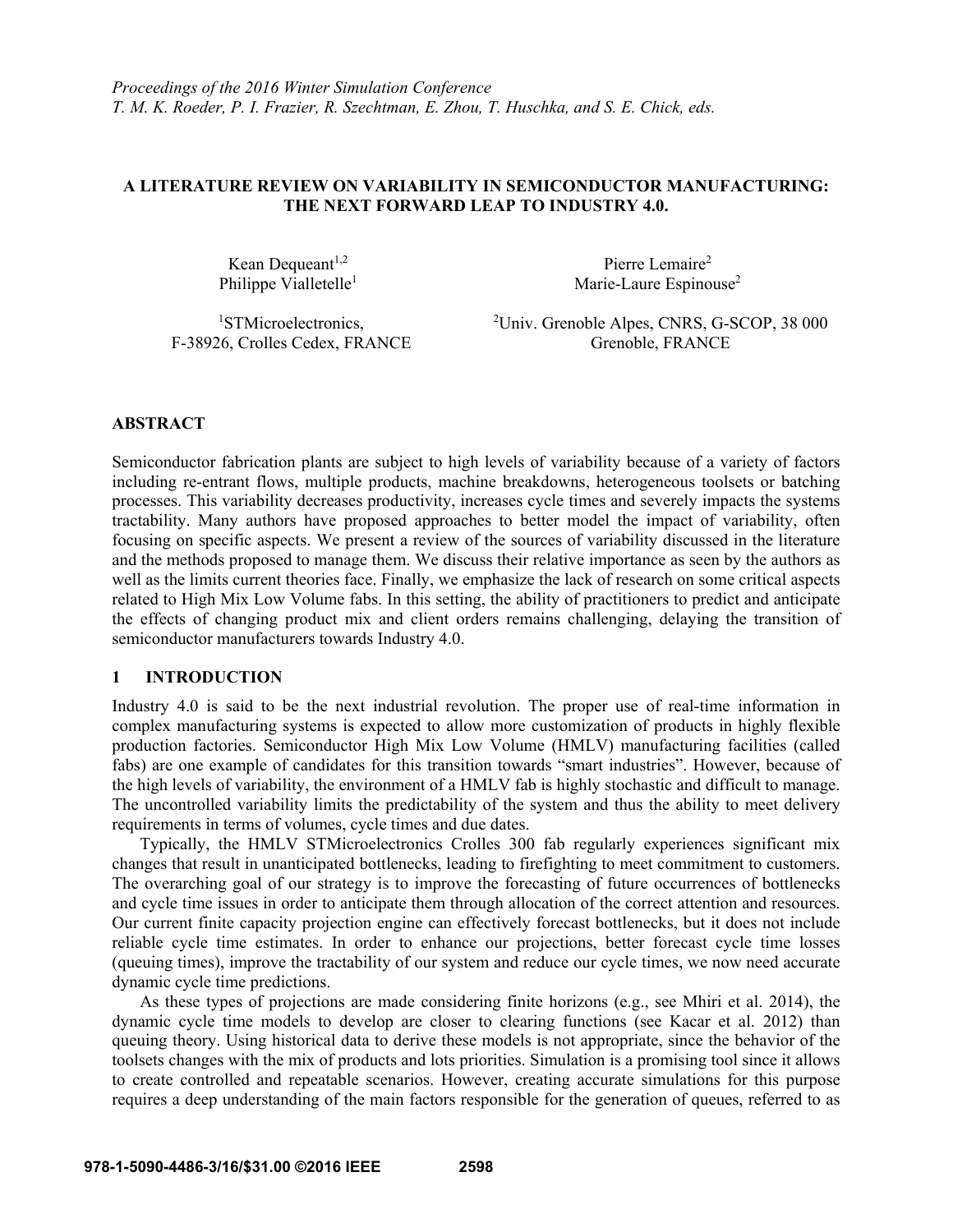"sources of variability" in this paper. It also requires a deep understanding of how each source of variability contributes to high cycle times in practice.

The literature of variability in semiconductor manufacturing focuses on efficiency: In this context, we interpret variability as everything responsible for efficiency losses by means of non-productive waiting times. What we therefore call the intrinsic variability of a manufacturing system (which we will simply refer to as variability) is its corrupting tendency to generate uncontrolled unevenness both in its flows and in the capacities of its manufacturing resources, resulting in local efficiency losses, i.e. non-productive waiting times. In the effort towards flexible and agile manufacturing, this article seeks to give an exhaustive overview of the various facets and specificities of variability arising in the complex environment of semiconductor manufacturing. This article is organized as follows: Section 2 illustrates the main characteristics of semiconductor manufacturing as found in the literature and confirmed by our own operational experience; the impact of variability is then explained and the main sources of variability in a semiconductor environment are listed. Section 3 provides an extensive study of the aforementioned sources of variability based on the literature and our field experience. The final part (Section 4) discusses the challenges faced when considering the sources of variability in mathematical or simulation models: Using real fab data, we show that some complex behaviors may often be overlooked when trying to capture the sources of variability.

## **2 THE COMPLEXITY OF SEMICONDUCTOR MANUFACTURING**

## **2.1 Overview Of Semiconductor Manufacturing**

Traditional production or assembly lines are usually organized to build products starting from raw materials or components, progressively transforming or assembling them in order to deliver "end products" or "finished goods". Such factories manage a linear flow of products going all in one direction from the beginning of the line to the end of the line. Regardless of whether process steps are performed by operators or machines, processing times are subject to inconsistencies, machines are subject to breakdowns, and operators and secondary resources are sometimes unavailable.

Semiconductor fabs are, like other industries, subject to the above mentioned "disturbances". Their main characteristic however, justifying the label of "complex environment", is the reentrancy of their process flows. Microchips are produced by stacking tens of different layers of metals, insulators and semiconductor materials on silicon substrates (called wafers). The similarities of layers, added to the extreme machine costs, lead the same groups of machines (toolsets) to process different layers. Hence products are processed several times by the same machines over the course of their hundreds of process steps. Dedicating machines to steps is only (partially) possible in very large facilities (such as memory fabs) where thousands of tools are generally producing one or two different products; these factories operate in what is generally referred to as HVLM: High Volume Low Mix manufacturing.

The second characteristic of semiconductor manufacturing is that it involves different types of physical processes that require different types of machines (see Mönch et al. 2011). Batching machines, such as deposition or diffusion furnaces for example, will process products in batches of different minimum and maximum sizes according to the specific recipe and process step. Other machines, such as cluster tools, consist of process chambers or modules sharing the same robotics. Depending on the products being processed at the same time, resource conflicts may appear within the tool, rendering processing times even more inconsistent. Many other characteristics may also be cited here as semiconductor manufacturing is above all a matter of technology and then only a matter of efficiency. A very good example is that most semiconductor vendors still propose "lots of 25 wafers" as manufacturing units, whereas the move to larger wafer sizes should already have challenged this paradigm.

A third characteristic of semiconductor fabs is the business model they use. While High Volume Low Mix units usually produce in the range of 3 to 4 different products at the same time over one or two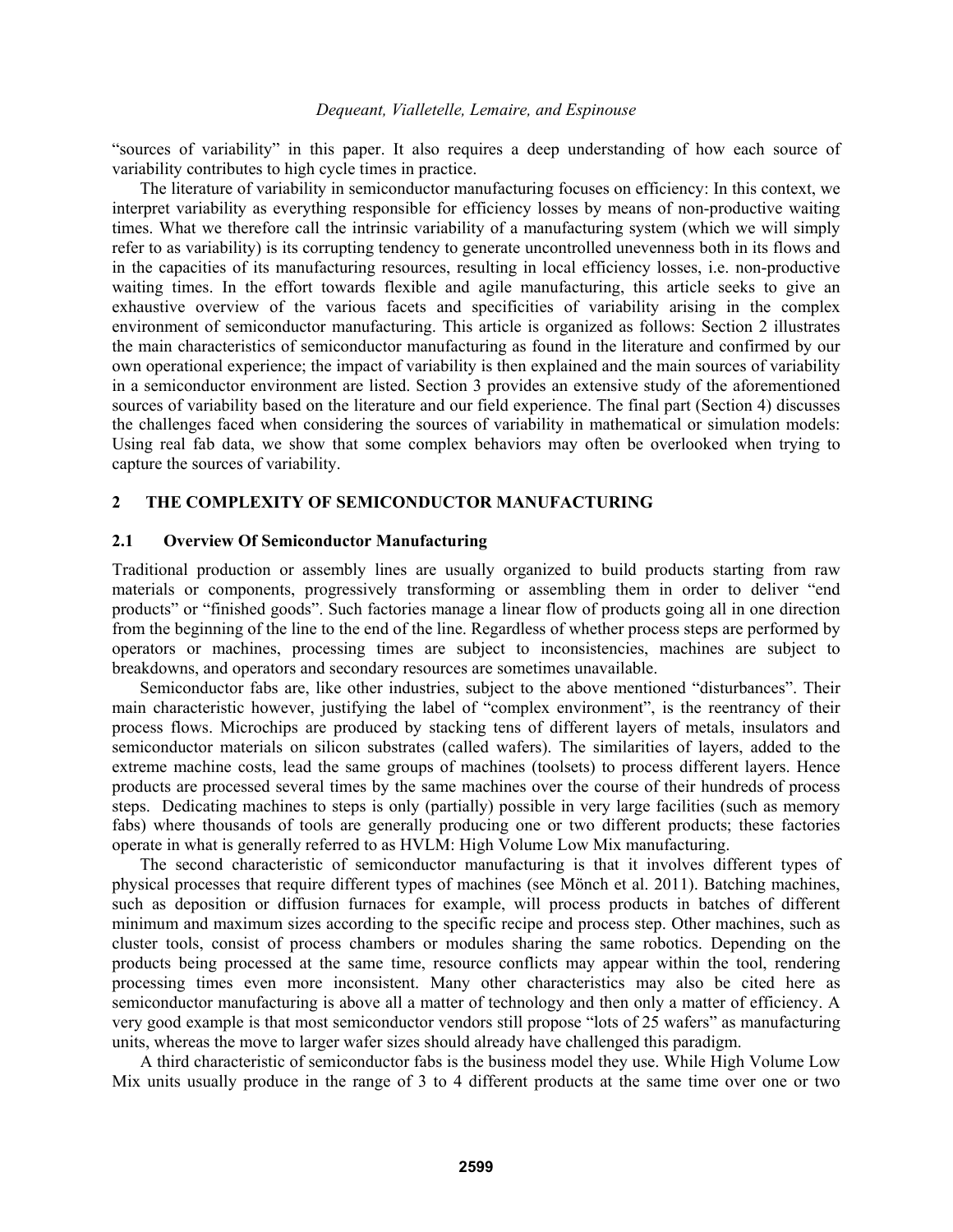different technology generations, High Mix fabs propose a wide variety of products to their customers over several technology nodes. A difficulty in this case is that specific process steps may only be required by very few products. Therefore only 1 or 2 tools may be used to process a given group of steps. Moreover, qualifying a "technology level" on a tool requires time (as functional tests can only be performed on finished products) and money (as "testing wafers" cannot be sold). Therefore, not all tools of a given toolset will be qualified on all the operations associated to this toolset. High Mix fabs, as they address a wide range of customers and products, generally follow a make-to-order policy. Given the range of products, demands cannot be satisfied by stocks and lots are therefore started on demand with different requirements in terms of delivery times. Production control techniques and rules are then introduced to manage different levels of priorities necessary to achieve the individual required speeds.

### **2.2 Impact Of Variability**

As utilization, as well as variability, also creates higher cycle times, one way to visualize the intrinsic variability of a manufacturing system is through "operational curves" or "cycle time throughput curves". These curves are found in 20 of the papers that we reviewed, and used in 12 of them to explain the impact of variability (Brown et al. 2010, Delp et al. 2006, Etman et al. 2011, Ignizio 2011, Kim et al. 2014, Martin 1999, Robinson et al. 2003, Schoemig 1999, Shanthikumar et al. 2007, Tirkel 2013, Wu 2005, and Zisgen et al. 2008). These curves represent the Xfactor (the ratio between cycle time and raw processing time) as a function of the utilization of available capacity at different variability levels (as illustrated in Figure 1.A). Figure 1.A shows that, for any given utilization, a higher level of variability translates into longer cycle times.

Another less obvious impact of variability is the capacity loss it generates. Robinson et al. (2003) indeed titled their article "**Capacity Loss** Factors in Semiconductor Manufacturing." The link between capacity loss and variability arises from the desire of semiconductor manufacturing companies to minimize their production costs by maximizing the utilization of their assets (building, personal and equipment). To guarantee an acceptable cycle time, this generally translates into a maximum allowed Xfactor (the ratio between cycle time and raw processing time). Figure 1.B shows that a first part of capacity (around 25 percent of capacity) is directly lost by the inefficiencies of tools (such as breakdowns), and that a second part of capacity is lost because of variability: In order to keep the Xfactor below its target value, the capacity utilization must be kept under a given value.



Figure 1: Operating curves showing different levels of variability (1.A) and the link to capacity loss (1.B).

Moreover, for a given maximum allowed Xfactor value, the maximum allowed capacity utilization decreases as the variability increases, which directly translates into capacity loss. This link is essential to understand the cost of variability in semiconductor fabs. As semiconductor manufacturing tools are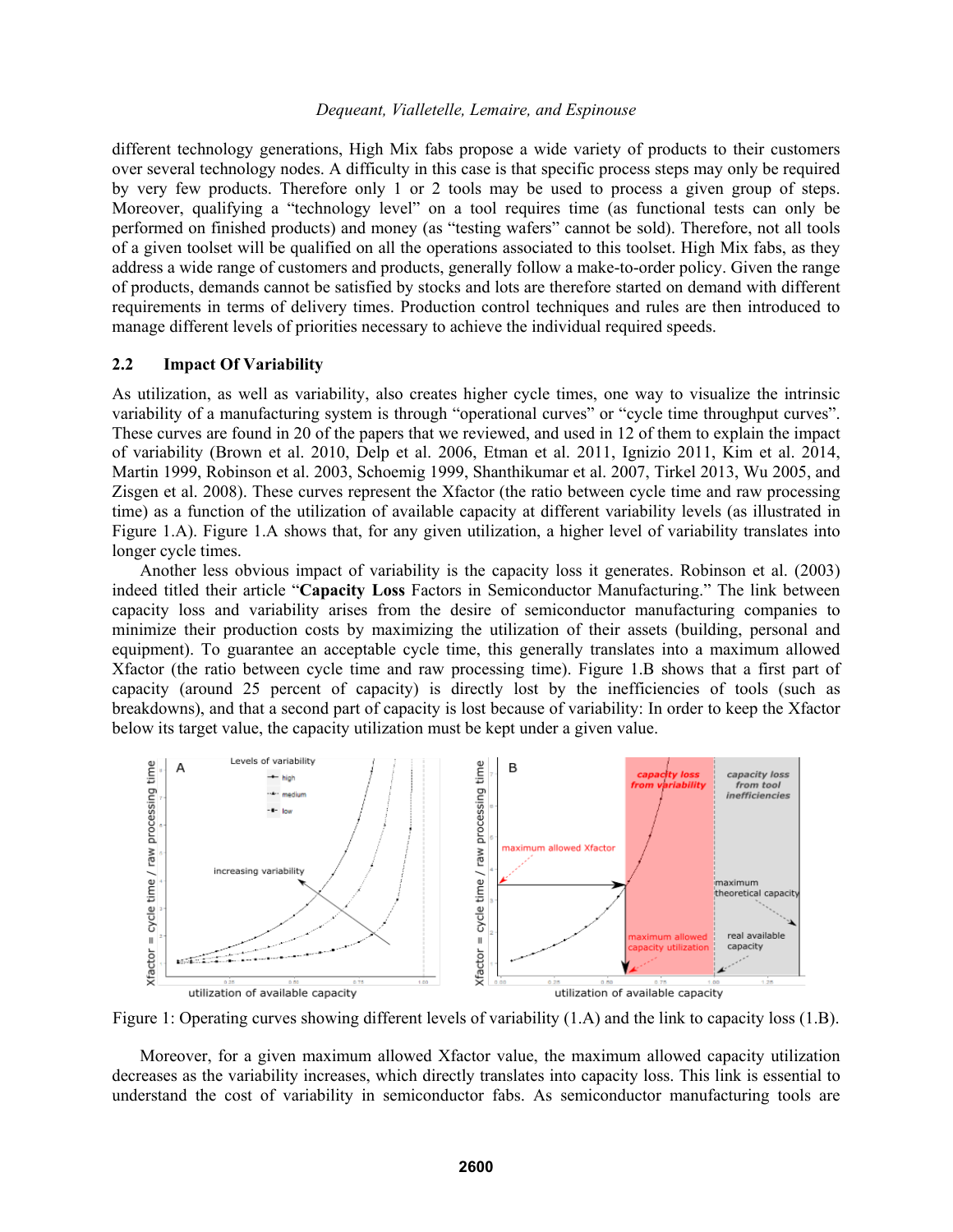extremely expensive, a fab with high variability requires far more capital investment than one with low variability in order to achieve the same throughput under the same Xfactor constraint.

Another impact of variability is the difficulty of efficiently forecasting the capacities required and the cycle times of the products. Indeed, as the lack of information characterizing the system and its variability is high, changes in the production environment lead to unaccounted changes in variability and cycle times, making it ever so difficult to respect customer orders in terms of times and quantities.

## **2.3 Sources Of Variability**

Table 1: Sources of variability identified by authors related to the variability of semiconductor manufacturing. The sources of variability are ordered by the number of times identified in the literature.

| Sources of variability         |                        |                          |          |             |           |       |                |                |                       |                 |                    |            |      |                      |                       |                      |           |                             |               |                                |                         |            |                      |                 |                     |
|--------------------------------|------------------------|--------------------------|----------|-------------|-----------|-------|----------------|----------------|-----------------------|-----------------|--------------------|------------|------|----------------------|-----------------------|----------------------|-----------|-----------------------------|---------------|--------------------------------|-------------------------|------------|----------------------|-----------------|---------------------|
| equipment specific             |                        |                          |          |             |           |       |                |                |                       |                 |                    |            |      |                      |                       |                      |           |                             |               |                                |                         |            |                      |                 |                     |
| product induced                |                        |                          |          |             |           |       |                |                |                       |                 |                    |            |      |                      |                       |                      |           |                             |               |                                |                         |            |                      |                 |                     |
| operational                    |                        |                          |          |             |           |       |                |                |                       |                 |                    |            |      |                      |                       |                      |           |                             |               |                                |                         |            |                      |                 |                     |
| structural                     |                        |                          |          |             |           |       | scrap          |                |                       |                 |                    |            |      |                      |                       |                      |           |                             |               |                                |                         |            |                      |                 |                     |
|                                |                        |                          |          |             |           |       |                |                |                       |                 |                    |            |      |                      |                       |                      |           |                             |               |                                |                         |            |                      |                 |                     |
|                                |                        |                          |          |             |           |       |                |                |                       |                 |                    |            |      |                      |                       |                      |           |                             |               |                                |                         |            |                      |                 |                     |
|                                |                        |                          |          |             |           |       |                |                |                       |                 |                    |            |      |                      |                       |                      |           |                             |               |                                |                         |            |                      |                 |                     |
|                                |                        |                          |          |             |           |       |                |                |                       |                 |                    |            |      |                      |                       |                      |           |                             |               |                                |                         |            |                      |                 |                     |
| References                     | ack of tool redundancy | process time variability | downtime | product mix | batching  | setup | rework / yield | reentrant flow | operator availability | tool dedication | dispatching policy | priorities | hold | WIP control strategy | heterogeneoustoolsets | maintenance strategy | lot size  | sequence specific processes | order release | time constraints between steps | operator cross-training | inspection | End of shift effects | actory shutdown | secondary resources |
| Martin (1999)                  |                        |                          |          |             | $\bullet$ |       |                |                | ۰                     |                 |                    |            |      |                      |                       |                      |           |                             |               |                                |                         |            |                      |                 |                     |
| Rose et al. (2000)             |                        |                          | ۰        |             |           |       |                |                |                       |                 |                    |            |      |                      |                       |                      |           |                             |               |                                |                         |            |                      |                 |                     |
| Huang et al. (2001)            |                        |                          |          |             |           |       |                |                |                       |                 |                    |            |      |                      |                       |                      |           |                             |               |                                |                         |            |                      |                 |                     |
| Robinson et al. (2003)         |                        |                          |          |             |           |       |                |                |                       |                 |                    |            |      |                      |                       |                      |           |                             |               |                                |                         |            |                      |                 |                     |
| Karabuk (2003)                 |                        |                          |          |             |           |       |                |                |                       |                 |                    |            |      |                      |                       |                      |           |                             |               |                                |                         |            |                      |                 |                     |
| Wu (2005)                      |                        |                          |          |             |           |       |                |                |                       |                 |                    |            |      |                      |                       |                      |           |                             |               |                                |                         |            |                      |                 |                     |
| Delp et al. (2006)             |                        |                          |          |             | ۰         |       |                |                |                       |                 |                    |            |      | ۰                    |                       | ۰                    |           |                             |               |                                |                         |            |                      |                 |                     |
| Morrison and Martin (2006)     |                        |                          |          |             |           |       |                |                | ۰                     |                 |                    |            | ٥    |                      |                       |                      |           |                             |               |                                |                         |            |                      |                 |                     |
| Hanschke (2006)                |                        |                          |          |             |           |       |                |                |                       |                 |                    |            |      |                      |                       |                      | ۰         |                             |               |                                |                         |            |                      |                 |                     |
| Morrison and Martin (2007)     |                        |                          |          |             |           |       |                |                |                       |                 |                    |            |      |                      |                       |                      |           |                             |               |                                |                         |            |                      |                 |                     |
| Shantikumar et al. (2007)      |                        |                          |          |             |           |       |                |                |                       |                 |                    |            |      |                      |                       |                      |           |                             |               |                                |                         |            |                      |                 |                     |
| Hopp et al. (2007)             |                        |                          |          |             |           |       |                |                |                       |                 |                    |            |      |                      |                       |                      |           |                             |               |                                |                         |            | ۰                    |                 |                     |
| Zisgen et al. (2008)           |                        |                          |          |             |           |       |                |                |                       |                 |                    |            |      |                      |                       |                      | ۰         |                             |               |                                |                         |            |                      |                 |                     |
| Wu and Hui (2008)              |                        |                          |          |             |           |       |                |                |                       |                 |                    |            |      |                      |                       |                      |           |                             |               |                                |                         |            |                      |                 |                     |
| Chang et al. (2008)            |                        |                          |          |             |           |       |                |                |                       |                 |                    |            |      |                      |                       |                      |           |                             |               |                                |                         |            |                      |                 |                     |
| Ignizio (2009a)                |                        |                          |          |             |           |       |                | ۰              |                       |                 |                    |            |      |                      |                       |                      |           |                             |               |                                |                         |            |                      |                 |                     |
| Brown et al. (2010)            |                        |                          |          |             |           |       |                |                |                       |                 |                    |            |      |                      |                       |                      |           | ۰                           |               |                                |                         |            |                      |                 |                     |
| Etman et al. (2011)            |                        |                          |          |             |           |       |                |                |                       |                 |                    |            |      |                      |                       |                      |           | ۰                           |               |                                |                         |            |                      |                 |                     |
| Ignizio (2011)                 |                        |                          |          |             |           |       |                |                |                       |                 |                    |            |      |                      |                       |                      |           |                             |               |                                |                         |            |                      |                 |                     |
| Leachman (2012)                |                        |                          |          |             |           |       |                |                |                       |                 |                    |            |      |                      |                       |                      |           |                             |               |                                |                         |            |                      |                 |                     |
| <b>Tirkel (2013)</b>           |                        |                          |          |             |           |       |                |                |                       |                 |                    |            |      |                      |                       | $\bullet$            | $\bullet$ |                             |               |                                |                         |            |                      |                 |                     |
| Kalir (2013)                   |                        |                          |          |             |           |       |                |                |                       |                 |                    |            |      |                      |                       |                      |           |                             |               |                                |                         |            |                      |                 |                     |
| Godinho Filho and Uzsoy (2013) |                        |                          |          |             |           | ۰     |                |                |                       |                 |                    |            |      |                      |                       |                      | ۰         |                             |               |                                |                         |            |                      |                 |                     |
| Schelasin (2013)               |                        |                          |          |             |           |       |                | ۰              |                       |                 |                    |            |      |                      |                       |                      |           |                             |               |                                |                         |            |                      |                 |                     |
| Rowshannahad et al. (2014)     | ۰                      |                          |          |             |           |       |                | $\bullet$      | $\bullet$             | $\bullet$       |                    |            |      |                      |                       |                      |           |                             |               |                                |                         |            |                      |                 |                     |
| Kim et al. (2014)              | ۰                      |                          |          |             |           |       |                |                |                       |                 |                    |            |      |                      |                       |                      |           |                             |               |                                |                         |            |                      |                 |                     |
| Senderovich et al. (2015)      | ۰                      |                          |          |             |           |       |                |                |                       |                 |                    |            |      |                      |                       |                      |           |                             |               |                                |                         |            |                      |                 |                     |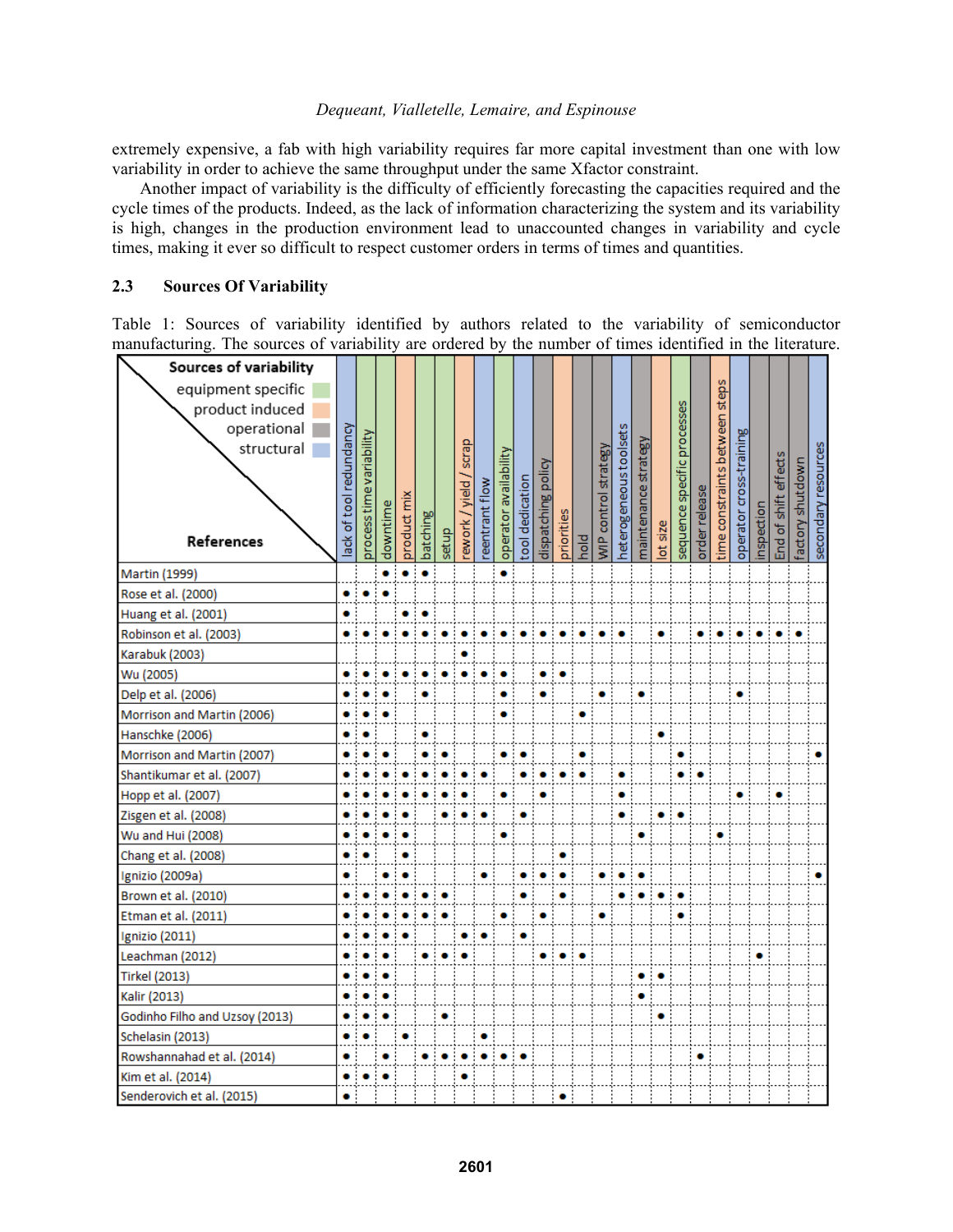The sources of variability of a manufacturing system can be defined as the primary factors that create, amplify, and propagate the local uncontrolled over-saturations of the system. We emphasize the fact that, given this definition, sources of variability do not *need* to be variable themselves. As there may be an unlimited number of sources of variability, our aim is to identify the main ones. To do so, we examined the recent literature related to the variability of semiconductor manufacturing systems. As authors do not necessarily use the same vocabulary and factors with minimal differences may exist, we grouped factors by what seemed to be the most relevant and distinctive names.

Moreover, since, as far as we know, there is no clear definition of the variability of a manufacturing system, we considered that authors identified a factor as a source of variability if they either mention it directly as a source of variability, mention that this factor increases the cycle time, mention that this factor increases the complexity of the system, mention it as a capacity loss factor, or include it in a formula in a way that this factor increases cycle time. Table 1 gives an overview of the sources of variability identified in our review.

## **3 LITERATURE REVIEW ON THE SOURCES OF VARIABILITY**

### **3.1 Equipment-specific Factors**

Natural process time, also referred to as raw processing time or theoretical processing time is, in a simplified manner, the time spent processing each lot on the machine. In the semiconductor environment, the definition becomes much more subtle (see Wu and Hui 2008 for more details). Natural process time variability is generally found to be a small source of variability. Both Kalir (2013) and Morrison and Martin (2007) computed small values of the coefficient of variation of natural process time and Tirkel (2013) also pointed that "the service time variability is not necessarily high since the processing time is usually automated and its variability is generated due to causes such as wafer lot size."

Machine downtimes, if not cited the most, is unarguably the source of variability the most discussed by authors. Authors who speak about variability reduction always recommend doing so through reducing variability from downtimes: Increasing the frequency of preventive maintenances and therefore lowering the mean downtime is pointed by Tirkel (2013) and Delp et al. (2006) as a way to reduce variability. Brown et al. (2010) also discussed "how reduced variability in downtime durations […] could translate into shorter queues." Godinho Filho, and Uzsoy (2013) show by means of simulation that many small improvements in downtime variability has a greater impact on cycle time reduction than few major improvements.

Batching is another equipment-specific characteristic. Most authors recognize the cycle time increase due to batching, and specific queuing equations for batch processes are actually proposed by Huang et al. (2001), Hanschke (2006), Brown et al. (2010), and Leachman (2012). Batches add variability to their toolset, but may add even more variability to other toolsets: As batch tools send batches of lots downstream, they greatly contribute to the unevenness of the downstream flows.

Setup, defined by Leachman (2012) as "[the time needed to] recondition, readjust or reconnect the machine when changing from performing one class of product steps to another," is the last of our equipment-specific factors. Even though setup times may sometimes be as long as the processing times (in ion implantation for example), little research has focused on the time caused by setups. One reason may be because the consequences (additional waiting time, capacity loss and added variability) also depend on the setup *rules* and are thus fab specific. Shanthikumar et al. (2007) give extra references for approximations of cycle time under different setup rules.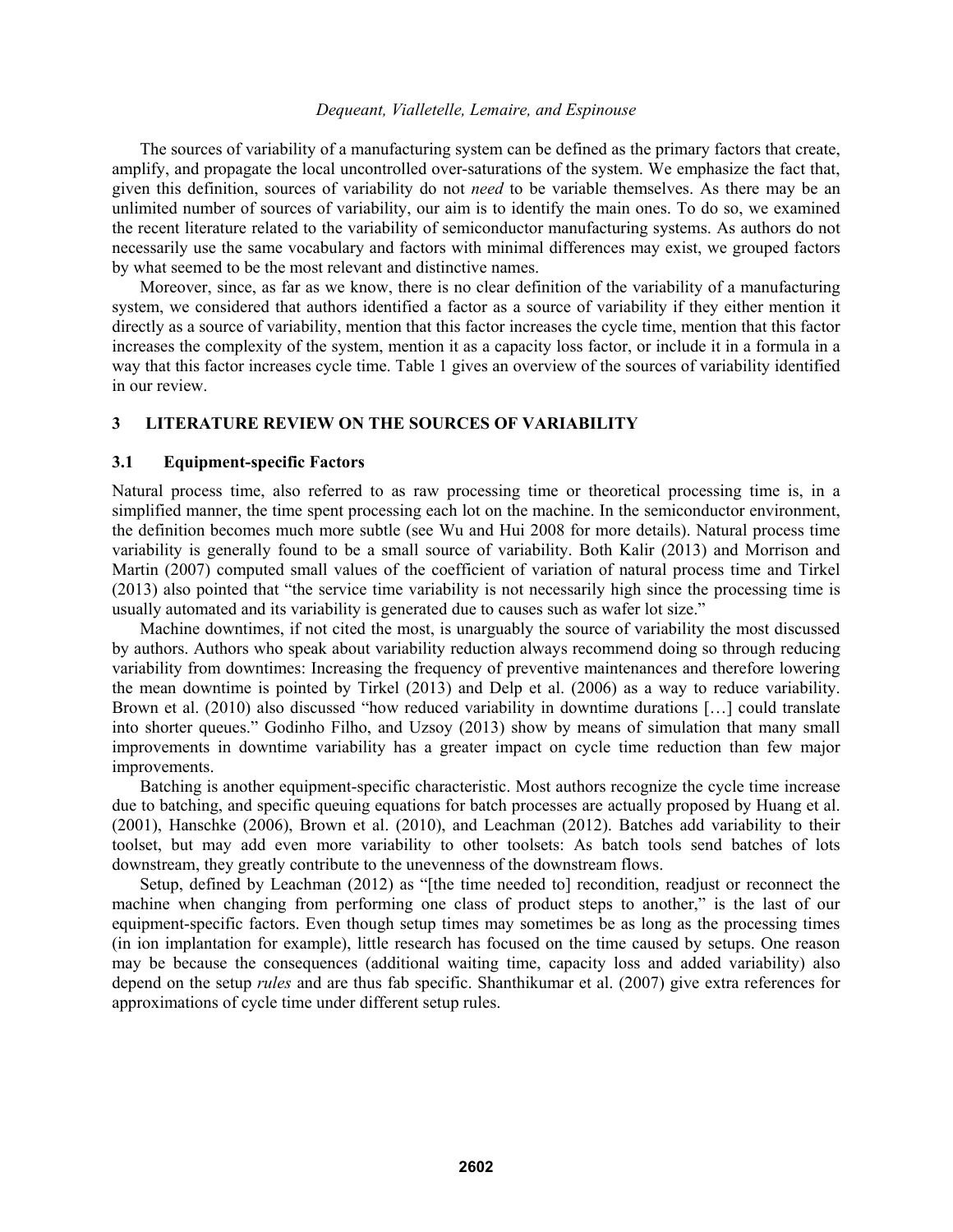## **3.2 Structural Factors**

"Structural factors" refer to how resources are arranged together to process the flow of products. The way resources interact with each other through the flow greatly impacts the corrupting tendency of the manufacturing system to generate uncontrolled unevenness in the flows and in its capacities.

Tool redundancy is the simplest of examples, as it is found in many manufacturing systems and is measurable: the number of parallel tools that process a given process step. Increasing the redundancy smoothens the capacity of the toolset as tools are generally independent and the breakdowns happen more evenly. The redundancy therefore reduces the probability of high saturations and therefore decreases the variability of the system.

Tool dedication, defined by Shanthikumar et al. (2007) as "the specific relationship where certain tools in a toolset process only part of products or operation steps," disrupts the smoothing introduced by tool redundancy. In the same way, if characteristics or the performances of the tools in the toolset are uneven (heterogeneous toolset), the global performance of the toolset (i.e the global capacity) might vary greatly according to which tool in the toolset performs which process. Although such factors as tool dedication, heterogeneous toolsets or operator cross-training have been identified as sources of variability, little study has yet focused on their effects. Figure 2 illustrates the effects of poor redundancy and high tool dedication toolsets in HMLV fabs: It shows the lots processed by 3 tools of the same toolset, and more importantly which tools processed which products over the entire period. As one can see on Figure 2, some tools are qualified on many products (TOOL1 processes all products) whereas others are qualified on a limited quantity of products (TOOL3 only processes products *a*, *b*, and *c*). Some tools also see their qualification or dedication changing over time (TOOL2 only treats product *i* and *j* in the last third of the horizon).



Figure 2: Product mix processed by different tools of a toolset over time.

Reentrancy is another, more global, structural factor. As resources interact locally through their redundancy, dedication and heterogeneity, they interact globally in the flow of products. As a part of the manufacturing system's variability can spread through the production line (through the unevenness of the flows), the reentrancy allows this spread to be much more extensive than in a linear production line: The effects of a single event can be seen by products completing their manufacturing process as well as by products just starting it. Moreover, in a reentrant system, so called "WIP bubbles" (Work In Progress) that originated independently can arrive at the same toolset at the same time, such as two waves joining to create a local splash. Hence reentrancy can create bottlenecks (and therefore queues) much larger than would be found in traditional linear lines. Reentrancy also forces machines to process different recipes (different product levels) creating high inefficiencies in the batches since the probability of forming a batch of identical recipes decreases. The same also goes for the setups, whose inefficiencies increase the more recipes are to be processed on the same tools, since this leads to more "switches" between recipes. Little study has been done on the added variability caused by the reentrancy of a system, even though Ignizio (2009b) introduced the notions of degree of reentrancy and nesting when considering reentrancy.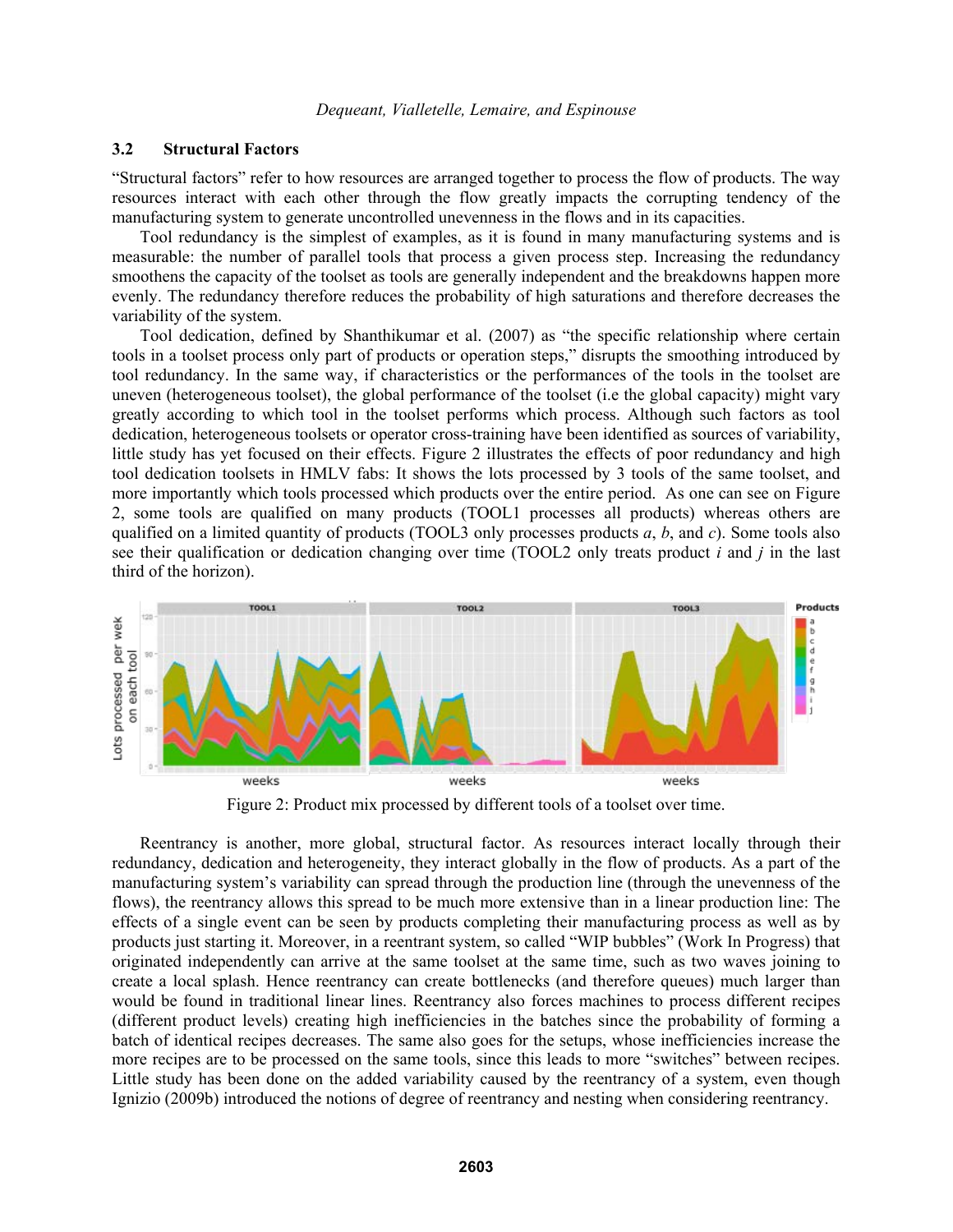## **3.3 Product Induced Factors**

The impact of product mix can be understood straightforwardly now that we have discussed batches, setups and reentrancy. More products mean more recipes on identical tools. Just as reentrancy adds more product *levels* to toolsets, higher product mix adds more *product* levels to toolsets. Therefore, an increased product mix results directly in reduced efficiency of batches and setups. Ignizio (2009a) performed simulations with low product mix and high product mix, and reports an increase in average total cycle time of 10 to 16 percent. Huang et al. (2001) included the number of recipes in their queuing approximations for batch servers and showed a significant increase in the queue length from 2 to 3 recipes. As seen in Figure 3, which represents the evolution of product mix over 20 weeks, a typical product mix in High Mix Low Volume fabs is high and variable.



Figure 3: Evolution of product mix on a toolset of Crolles 300.

Priorities, induced by engineering lots, product prototypes lots or key customer orders, force inefficiencies in batches or setups by processing individual "hot lots" when batches or sequences could have been formed. Ignizio (2009a) shows with his simulation results that 5 percent of priority lots can increase the average cycle time of lots by approximately 15 percent. Chang et al. (2008) also show the impact of different priority mix on cycle times.

Product mix and priorities therefore both have a great impact on the cycle times observed at the different toolsets. As High Mix fabs operate in a *make-to-order* policy, the product mix is thus a very important source of variability as it is continually changing to follow the fluctuations of the demand.

## **3.4 Operational Factors**

The other factors identified in the literature can then be classified as "operational". These factors (which include dispatching policies, WIP control strategies, maintenance policy, end-of-shift effects, holds, factory shutdowns and inspection) describe the way the manufacturing system is operated. Hence there is no *number* or *parameter* that can translate their effects which makes them extremely hard to integrate. It is however clear that they have a significant impact: A dispatching policy based on an optimization algorithm can effectively impact cycle time in setup intensive areas. A maintenance policy that includes arrival forecasts can effectively prevent the combination of negative effects. Holding lots disrupts the flow. Factory shutdowns force lots to gather in "safe points" and therefore disrupt the flow and increase variability.

WIP control strategies are especially important. As some authors have reported, tool downtimes and product arrivals may not be independent because of specific WIP control strategies where production teams push back non-critical maintenance operations in case of high arrival rates.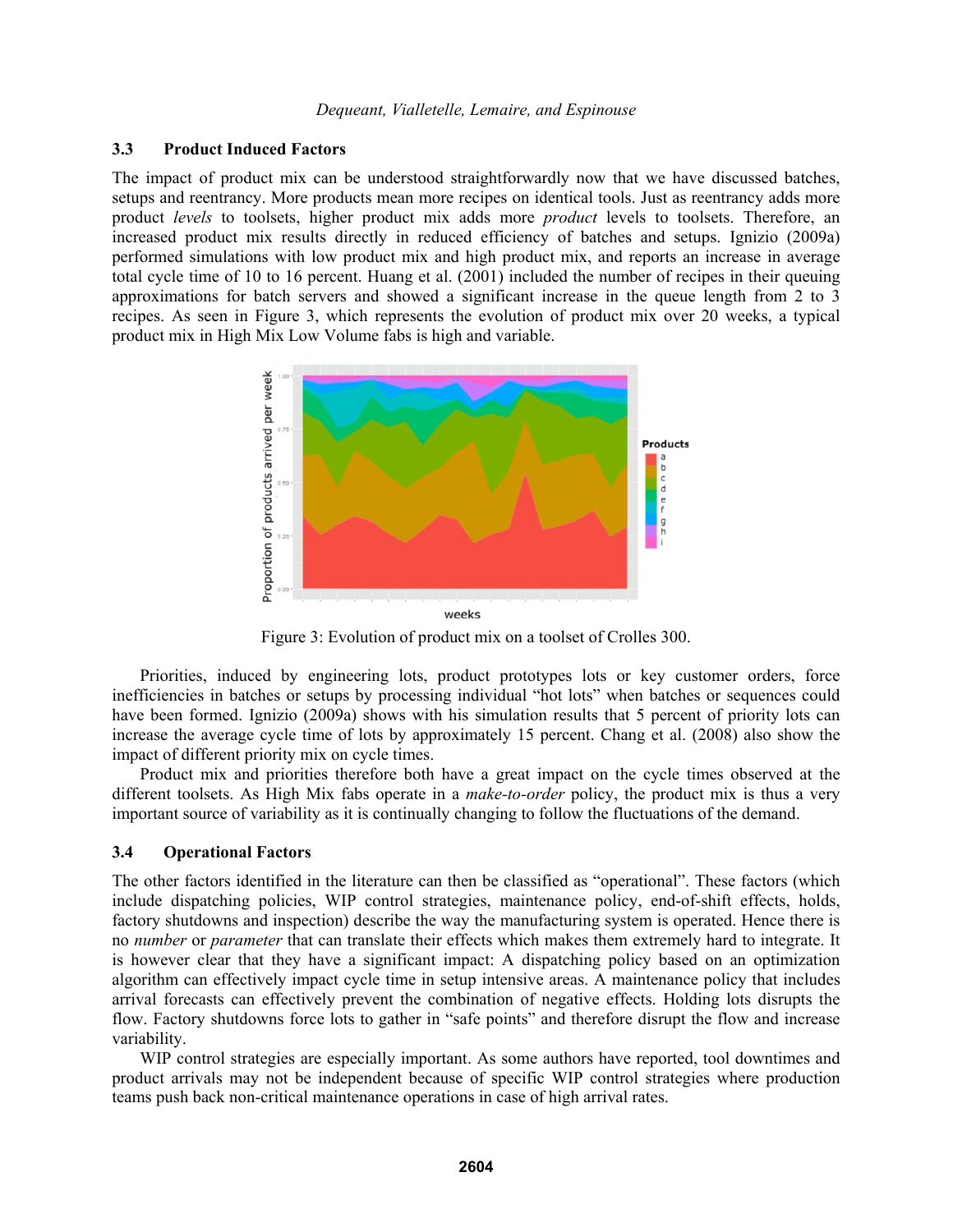# **4 THE CHALLENGES OF INTEGRATING VARIABILITY**

### **4.1 Accounting For Variability**

Our goal is to generate a taxonomy of the different toolsets versus their behavior from the cycle time point of view, using simulations to generate dynamic cycle time functions. The first step is then to fit the simulated toolsets to the reality. This means that the sources of variability need to be accounted for using parameters that adequately describe how these sources of variability generate queuing times in reality: This is where lies the real challenge.

Some sources of variability (such as lack of tool redundancy) can be added to the simulation as just an extra physical element. Other sources correspond to time related events (arrivals, breakdowns, processes). They require to be described by a set of parameters to be incorporated into simulations. The statistics generally used to describe these parameters (mean and standard deviation) should encompass the information on how much queuing time is added by the corresponding sources of variability. However, we emphasize the fact that the mean and standard deviation can only include the entire information of a given dataset under specific conditions: A known statistical distribution and the independency of the points in the dataset.

Figure 4 shows that this second assumption is not always true. Figure 4.A shows the number of arrivals per week at a toolset from STMicroelectronics Crolles300 fab, and Figure 4.B shows arrivals per week generated using the same inter-arrival rate as in Figure 4.A, but assuming independence of arrivals. Figure 4 shows that the order in which the inter-arrivals happen *also* contains information, and in this specific case, generates variability. Indeed, queues are more likely (in a non-linear way) to happen when saturation is higher. As Figure 4.A shows more high saturations than Figure 4.B, more queues will be created in the scenario of Figure 4.A than in the one of Figure 4.B. The mean and standard deviation may therefore be insufficient to measure the unevenness of the flows in this specific case.



Figure 4: Number of arrivals per week from real data (A) and generated by removing dependencies (B).

Another dependency problem concerns natural process time variability. This next example was highlighted thanks to close collaboration with production teams, who pointed out that the process time variability was a major source of queuing time on a specific toolset of the Crolles300 fab. Contrary to the production team's intuition, our measurement of the coefficient of variation of processing times (the ratio between the standard deviation and the mean) indicated a low contribution to variability.

Figure 5 shows the histogram of processing times from this specific toolset. At first glance, process time variability seems low, with a standard deviation of 0.37h for a mean process time of 0.94h, resulting in a coefficient of variation of 0.39. However, several modes are visible on the histogram, corresponding to the number of available chambers when processing lots: When a chamber is down, lots are still processed, but by one less chamber, resulting in longer process times. The consequence is actually that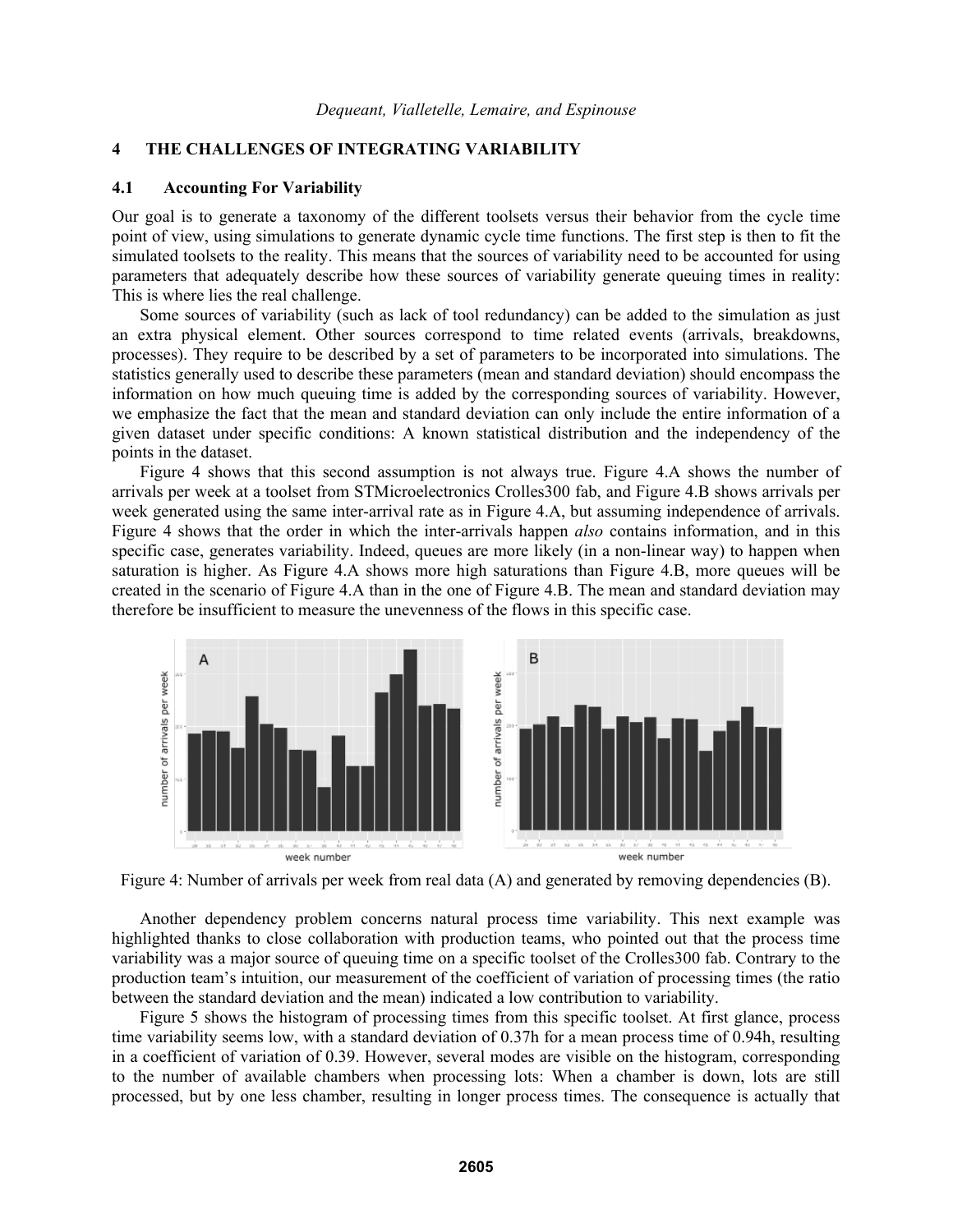the processing times resulting follow a time-dependent (autocorrelated) sequence: Ten lots in a row might be processed with a degraded processing time. This temporarily reduces the toolset capacity, creating more over-saturations. This extra variability created by the dependency of the processing times cannot be captured by the standard deviation either: If we were to simulate this toolset with processing times described by a mean and a standard deviation, we would fail to incorporate this specific root cause of processing time variability.



Figure 5: A histogram showing the effects of chambers on lot processing times.

Our two examples do not ignore the usefulness of the current statistics used to describe most parameters representing sources of variability. However, they point out that, in HMLV fabs, sources of variability can be far more complex than one might think.

## **4.2 Perspective: Variability Diagnostic Tree**

As discussed above, identifying the sources of variability may not be enough: The root causes of the specific behaviors responsible for extra queuing times need to be understood in order to be sure that the statistics used to successfully model the sources incorporate these aspects. Therefore, in order to create valid simulation models, and in turn create dynamic cycle time models that fit the "to be" reality, it is essential to centralize the knowledge of experienced people working on the considered toolsets.

Following the work of Hopp et al. (2007), we intend to develop a Diagnostic Tree of the sources of variability. On top of referencing, for each toolset, the identified sources of variability, one objective of this Diagnostic Tree is to keep track of the root causes of each source as well as the statistics chosen to model these root causes after validation by means of simulation. This Diagnostic Tree will first help us to incrementally build our simulation model and therefore our dynamic cycle time model (which will in turn be the entry point of our projection engine). This Variability Diagnostic Tree will then help our Industrial Engineering team to find levers to control cycle times on the areas where high cycle time loss is forecast.

### **5 CONCLUSION**

The proper use of real-time information is expected to lead the next industrial revolution. As high levels of variability lead to high levels of hidden information, it is essential to understand what variability is in order to both reduce it and integrate it in manufacturing management tools. To this extend, we first explained what the intrinsic variability of a manufacturing system is, and what its consequences are in terms of cycle time, capacity loss and system tractability. We then reviewed the sources of variability found in the literature (which, to our knowledge, had not been done prior to this article), giving for each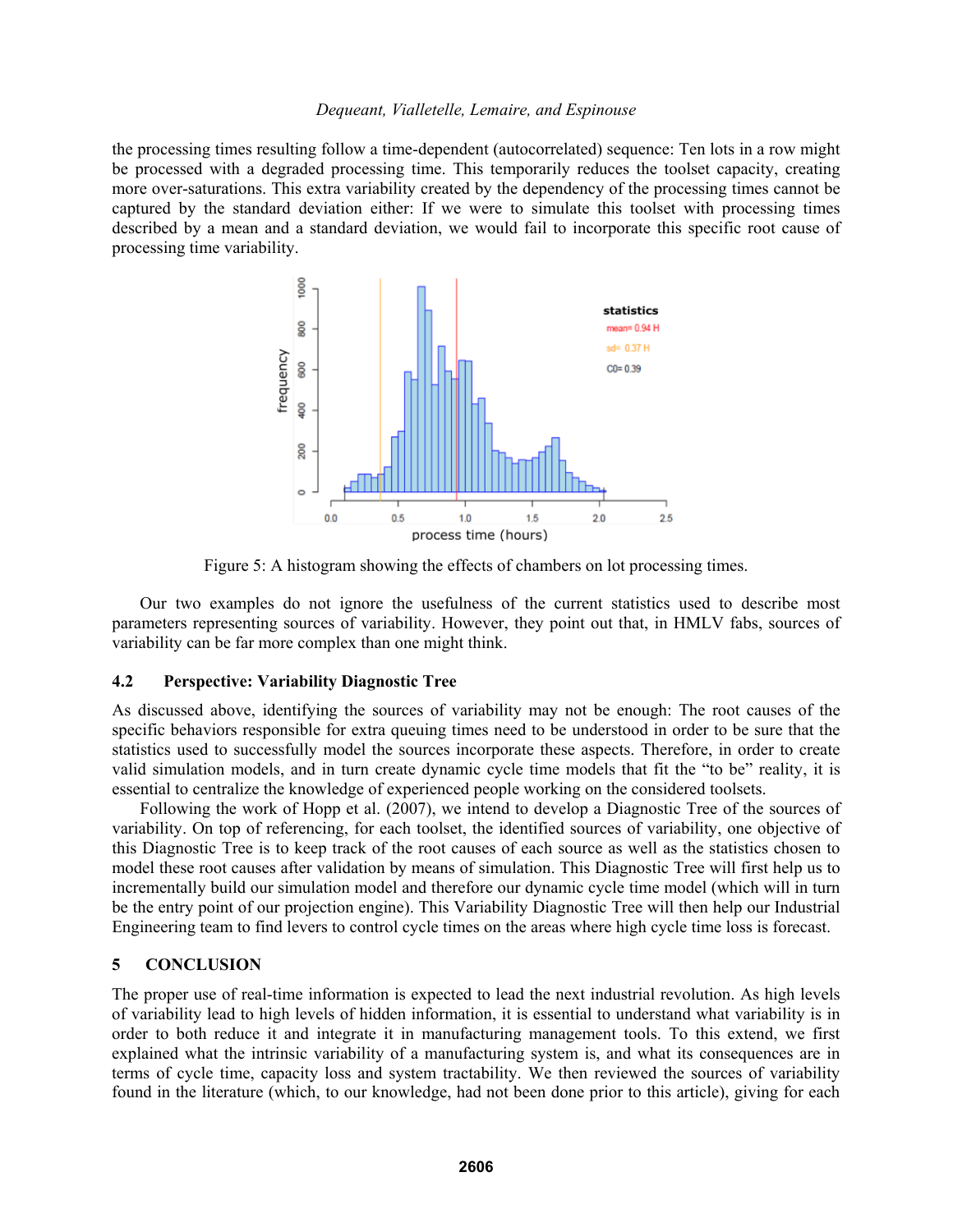an explanation of its consequences as seen by the authors of our review (as well as personally experienced in a HMLV semiconductor fab). Using shop floor data, we finally pinpointed the complexity of some behaviors responsible for variability and the lack of usual statistical methods to capture some critical aspects of variability. In highly changing environments such as HMLV fabs, where projections play a major role for managing the line, this fundamental understanding is a milestone to create accurate production management tools.

Even though the component market is dominated by a few major players, thousands of production facilities exist through the world. And these factories will continue to produce components in the future due to the pervasion of electronics in every aspect of our lives, the "digitization" of everything. Besides traditional trends towards ever more computation power on ever smaller components (as reflected by the famous Moore's law), the integration of heterogeneous functions on top of traditional computing or signal processing should allow smaller production units to develop their activities. As these companies will face the same tractability problems HMLV fabs face now, we call for more focus on the fundamental understanding of the manufacturing systems and a greater use of industrial data in research in order to find today the solutions for the "smart industries" of tomorrow.

### **ACKNOWLEDGMENTS**

This work benefited from a funding of the French National Agency of Technical Research (ANRT) and of the Rhône-Alpes region.

### **REFERENCES**

- Brown, S. M., T. Hanschke, I. Meents, B. R. Wheeler, and H. Zisgen. 2010. "Queueing Model Improves IBM's Semiconductor Capacity and Lead-Time Management." *Interfaces* 40:397-407.
- Chang, S. C., S. S. Su, and K. J. Chen. 2008. "Priority Mix Planning for Cycle Time-Differentiated Semiconductor Manufacturing Services." In *Proceedings of the 2008 Winter Simulation Conference*, edited by S. J. Mason, R. R. Hill, L. Mönch, O. Rose, T. Jefferson, and J. W. Fowler, 2251-2259. Piscataway, New Jersey: Institute of Electrical and Electronics Engineers, Inc.
- Delp, D., J. Si, and J. W. Fowler. 2006. "The Development of the Complete X-Factor Contribution Measurement for Improving Cycle Time and Cycle Time Variability." *IEEE Transactions on Semiconductor Manufacturing* 19:352-362.
- Etman, L. F., C. P. Veeger, E. Lefeber, I. J. Adan, and J. E. Rooda. 2011. "Aggregate Modeling of Semiconductor Equipment Using Effective Process Times." In *Proceedings of the 2011 Winter Simulation Conference*, edited by S. Jain, R. R. Ceasey, J. Himmelspach, K. P. White, and M. Fu, 1795-1807. Piscataway, New Jersey: Institute of Electrical and Electronics Engineers, Inc.
- Godinho Filho, M., and R. Uzsoy. 2013. "The Impact of Simultaneous Continuous Improvement in Setup Time and Repair Time on Manufacturing Cycle Times Under Uncertain Conditions." *International Journal of Production Research* 51:447-464.
- Hanschke, T. 2006. "Approximations for the Mean Queue Length of the Queue." *Operations Research Letters* 34:205-213.
- Hopp, W. J., and M. L. Spearman. 2001. *Factory Physics: Foundations of Manufacturing Management*. Irwin/McGraw-Hill.
- Hopp, W. J., S. M. Iravani, and B. Shou. 2007. "A Diagnostic Tree for Improving Production Line Performance." *Production and Operations Management* 16:77-92.
- Huang, M. G., P. L. Chang, and Y. C. Chou. 2001. "Analytic Approximations for Multiserver." *IEEE Transactions on Semiconductor Manufacturing* 14:395-405.
- Ignizio, J. P. 2009a. "Cycle Time Reduction Via Machine-To-Operation Qualification." *International Journal of Production Research* 47:6899-6906.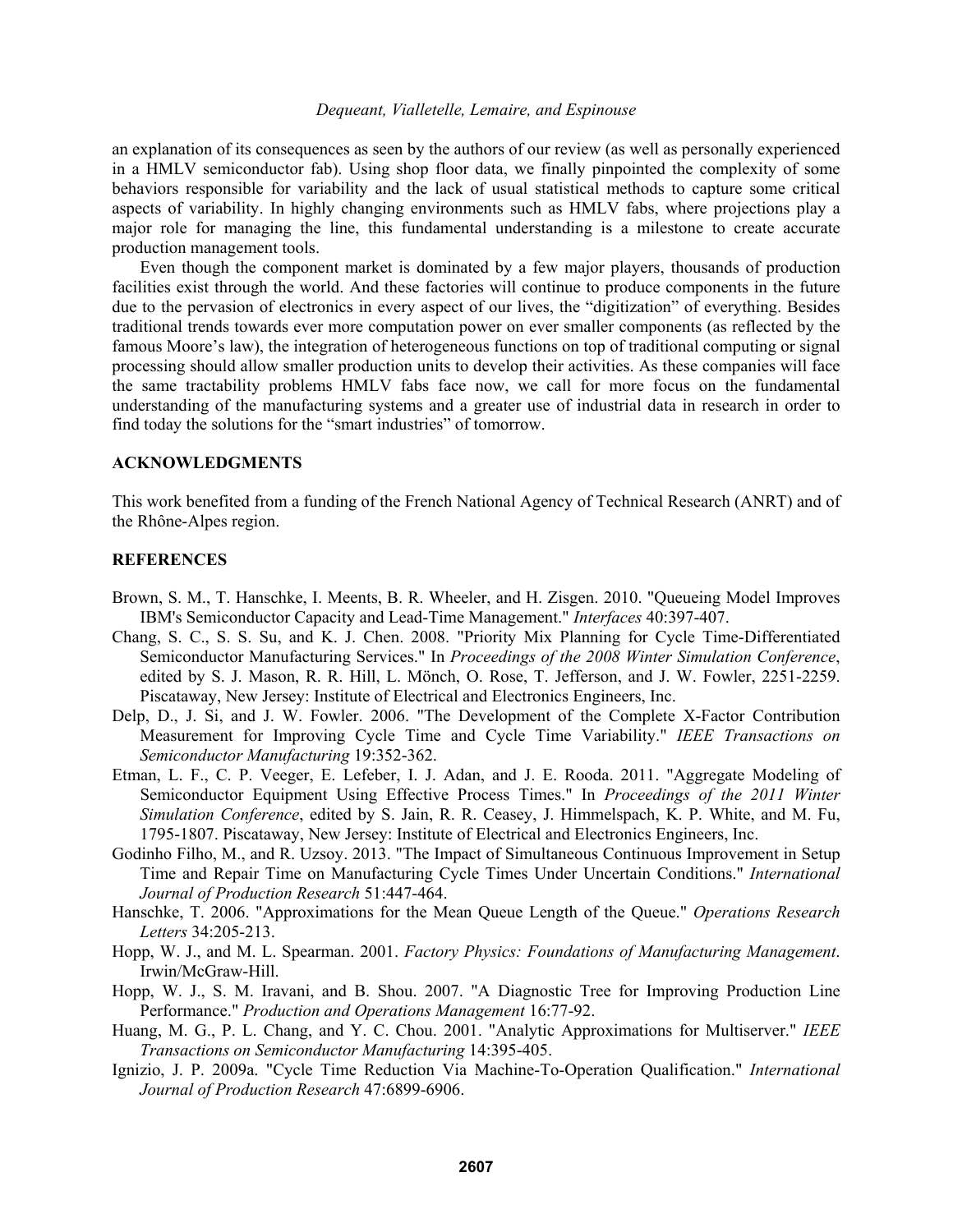Ignizio, J. P. 2009b. *Optimizing factory performance*. New York: McGraw-Hill.

- Ignizio, J. P. 2011. "Estimating the Sustainable Capacity of Semiconductor Fab Workstations." *International Journal of Production Research* 49:5121-5131.
- Kacar, N. B., D. F. Irdem, and R. Uzsoy. 2012. "An Experimental Comparison of Production Planning Using Clearing Functions and Iterative Linear Programming-Simulation Algorithms." *IEEE Transactions on Semiconductor Manufacturing* 25:104-117.
- Kalir, A. A. 2013. "Segregating Preventive Maintenance Work for Cycle Time Optimization." *IEEE Transactions on Semiconductor Manufacturing* 26:125-131.
- Karabuk, S. 2003. "Coordinating Strategic Capacity Planning in the Semiconductor Industry." *Operations Research* 51:839-849.
- Kim, D. J., L. Wang, and R. Havey. 2014. "Measuring Cycle Time Through the Use of the Queuing Theory Formula (G/G/M)." In *Proceedings of the 2014 Winter Simulation Conference*, edited by A. Tolk, S. Y. Diallo, I. O. Ryzhov, L. Yilmaz, S. Buckley, and J. A. Miller, 2414-2421. Piscataway, New Jersey: Institute of Electrical and Electronics Engineers, Inc.
- Leachman, R. C. 2012. "The Engineering Management of Speed." In *Proceedings of the 2012 Industry Studies Association Annual Conference*.
- Martin, D. P. 1999. "Capacity and Cycle Time-Throughput Understanding System (CAC-TUS) An Analysis Tool To Determine the Components of Capacity and Cycle Time in a Semiconductor Manufacturing Line." *Advanced Semiconductor Manufacturing Conference and Workshop*, 127-131.
- Mhiri, E., M. Jacomino, F. Mangione, P. Vialletelle, and G. Lepelletier. 2014. "A Step Toward Capacity Planning at Finite Capacity in Semiconductor Manufacturing." In *Proceedings of the 2014 Winter Simulation Conference*, edited by A. Tolk, S. Y. Diallo, I. O. Ryzhov, L. Yilmaz, S. Buckley, and J. A. Miller, 2239-2250. Piscataway, New Jersey: Institute of Electrical and Electronics Engineers, Inc.
- Mönch, L., J. Fowler, S. Dauzère-Pérès, S. J. Mason, and O. Rose. 2011. "A Survey of Problems, Solution Techniques, and Future Challenges." *Journal of Scheduling* 14:583-599.
- Morrison, J. R., and D. P. Martin. 2006. "Cycle Time Approximations for the G/G/M Queue Subject To Server Failures and Cycle Time Offsets with Applications." In *The 17th Annual SEMI/IEEE Advanced Semiconductor Manufacturing Conference*, 322-326.
- Morrison, J. R., and D. P. Martin. 2007. "Practical Extensions to Cycle Time Approximations for the G/G/m-Queue with Applications." *IEEE Transactions on Automation Science and Engineering* 4:523-532.
- Robinson, J., J. Fowler, and E. Neacy. 2003. "Capacity Loss Factors in Semiconductor Manufacturing." Working paper. http://citeseerx.ist.psu.edu/viewdoc/summary?doi=10.1.1.582.1421 [Accessed July 12, 2016].
- Rose, O., M. Dümmler, and A. Schoemig. 2000. "On the Validity of Approximation Formulae for Machine Downtimes." Research Report Series, Institute of Computer Science at the University of Würzburg, Germany, Report no. 250.
- Rowshannahad, M., S. Dauzère-Pérès, and B. Cassini. 2014. "Qualification Management to Reduce Workload Variability in Semiconductor Manufacturing." In *Proceedings of the 2014 Winter Simulation Conference*, edited by A. Tolk, S. Y. Diallo, I. O. Ryzhov, L. Yilmaz, S. Buckley, and J. A. Miller, 2434-2443. Piscataway, New Jersey: Institute of Electrical and Electronics Engineers, Inc.
- Schelasin, R. E. 2013. "Estimating Wafer Processing Cycle Time Using An Improved G/G/M Queue." In *Proceedings of the 2013 Winter Simulation Conference*, edited by R. Pasupathy, S.-H. Kim, A. Tolk, R. Hill, and M. E. Kuhl, 3789-3795. Piscataway, New Jersey: Institute of Electrical and Electronics Engineers, Inc.
- Senderovich, A., M. Weidlich, A. Gal, and A. Mandelbaum. 2015. "Queue Mining for Delay Prediction In Multi-Class Service Processes." *Information Systems* 53:278-295.